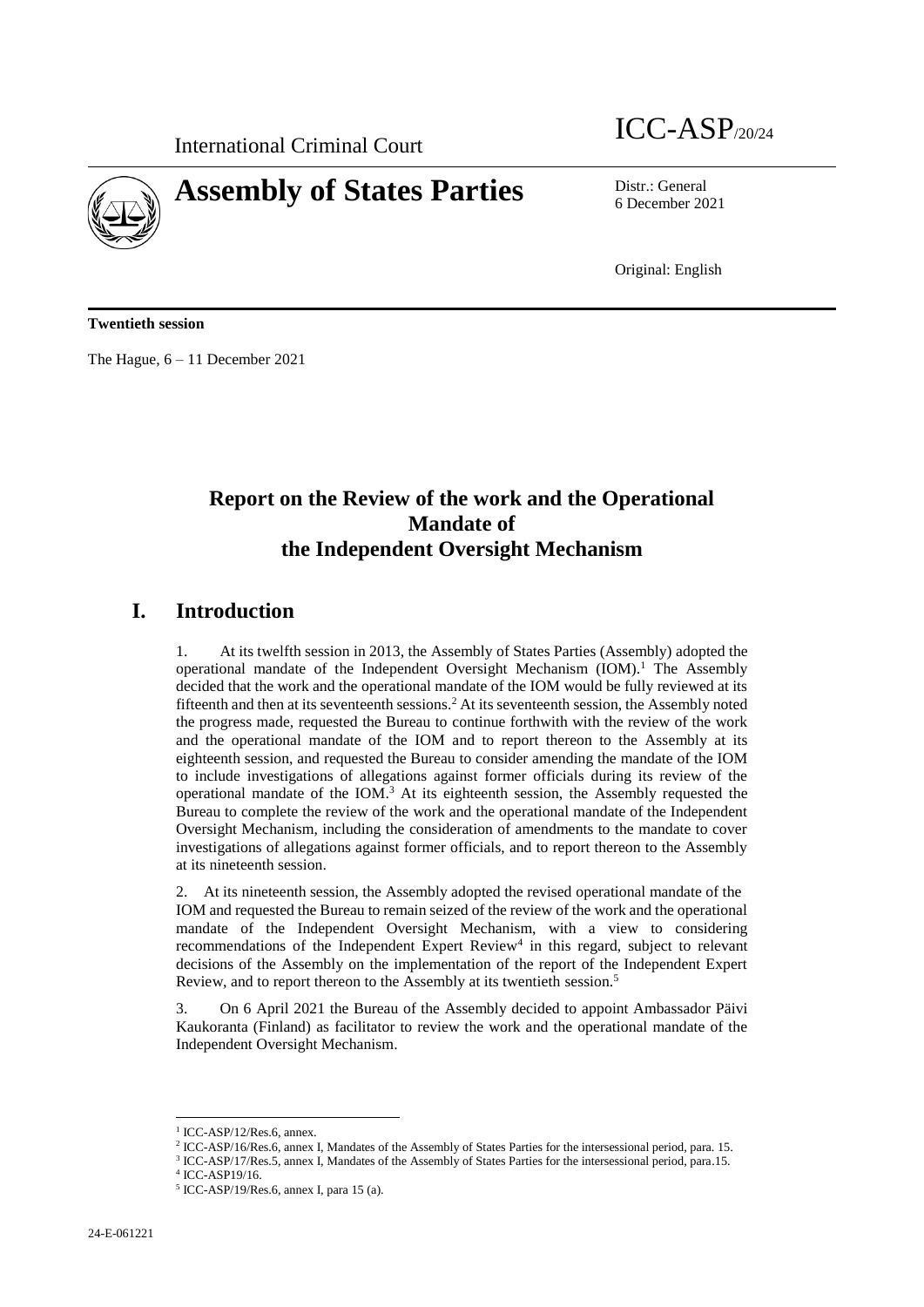4. The facilitator conducted consultations and briefings in order to exchange information between States Parties, Organs of the Court, the Independent Oversight Mechanism and other interested parties.

## **II. Review of the work and the Operational Mandate of the Independent Oversight Mechanism**

5. In 2021, The Hague Working Group ("the working group") held written exchanges of views and three rounds of consultations on the review of the work and the operational mandate of the Independent Oversight Mechanism (on 28 May, 4 and 25 October). The facilitation was open to States Parties, Observer States, the Court and civil society.

6. The meetings provided, amongst others, an opportunity for States Parties to discuss the Independent Expert Review (IER) recommendations allocated to the review of the work and operational mandate of the Independent Oversight Mechanism by the Review Mechanism's Comprehensive action plan. The Comprehensive action plan assigned the IOM facilitation as platform for discussions for recommendations R106-R128 and R131 and foresaw that recommendations R129, R130, R364 and R368 would be assessed under the Review Mechanism. R368 was going to be addressed also in the Budget Management Oversight (BMO) facilitation and R120 in the Study Group on Governance.

7. During its second and third meeting the facilitation on IOM commenced and continued with the assessment and provided a platform for discussion on recommendations R110 and R115-R121. The overall objective was to agree on a way forward with regard to the recommendations touching upon the IOM. Based on the discussion held during these meetings, a report on the topic of Review of the work and operational mandate of the Independent Oversight Mechanism on the IER related recommendations was agreed on 29 October 2021 and submitted to the Bureau of the Assembly on 1 November 2021.

#### **Proposal on the establishment of a Grievance Committee**

8. A proposal was submitted by Mexico to establish a Grievance Committee, composed of an Ambassador and two legal advisers, which would provide via the Bureau of the Assembly a confidential channel to convey a complaint. This was expected to enhance trust and to guarantee the requisite follow up by the Court. The proposal would have no budgetary implications.

9. During the discussion on the proposal, some queries were raised as to the added value of this new channel, which would involve States Parties, as well as to possible risks related to confidentiality.

10. The idea of States Parties being involved in the settlement of internal disputes was deemed unusual. It was noted that there were already mechanisms within the Court to channel complaints, and that efforts should be made to enhance the existing system as suggested by the IER recommendations under consideration. The Office of the Prosecutor for example, had established a panel of four independent consultants to examine the problems identified in the IER report, including the issues of bullying and harassment.

11. For its part, the Registry indicated that there was a new harassment policy being drafted at the Court, that the Court always sought to assure confidentiality and that the concerns of the proposal could also be addressed through informal mechanisms.

12. The IOM recalled that it is not part of the Court, but a subsidiary body of the Assembly and that the issue of staff not coming forward with formal complaints pointed to the need to have an informal dispute resolution mechanism system in place.

13. In this connection, the point was made that the internal grievance procedures indeed required improvement, as there was a need for a more efficient, transparent and fair system, noting furthermore that the existing system did not allow for informal resolution of conflicts.

14. In concluding the discussion, it was stated that the thinking behind the proposal would be borne in mind as the issue of internal grievances continues to be addressed. In this context,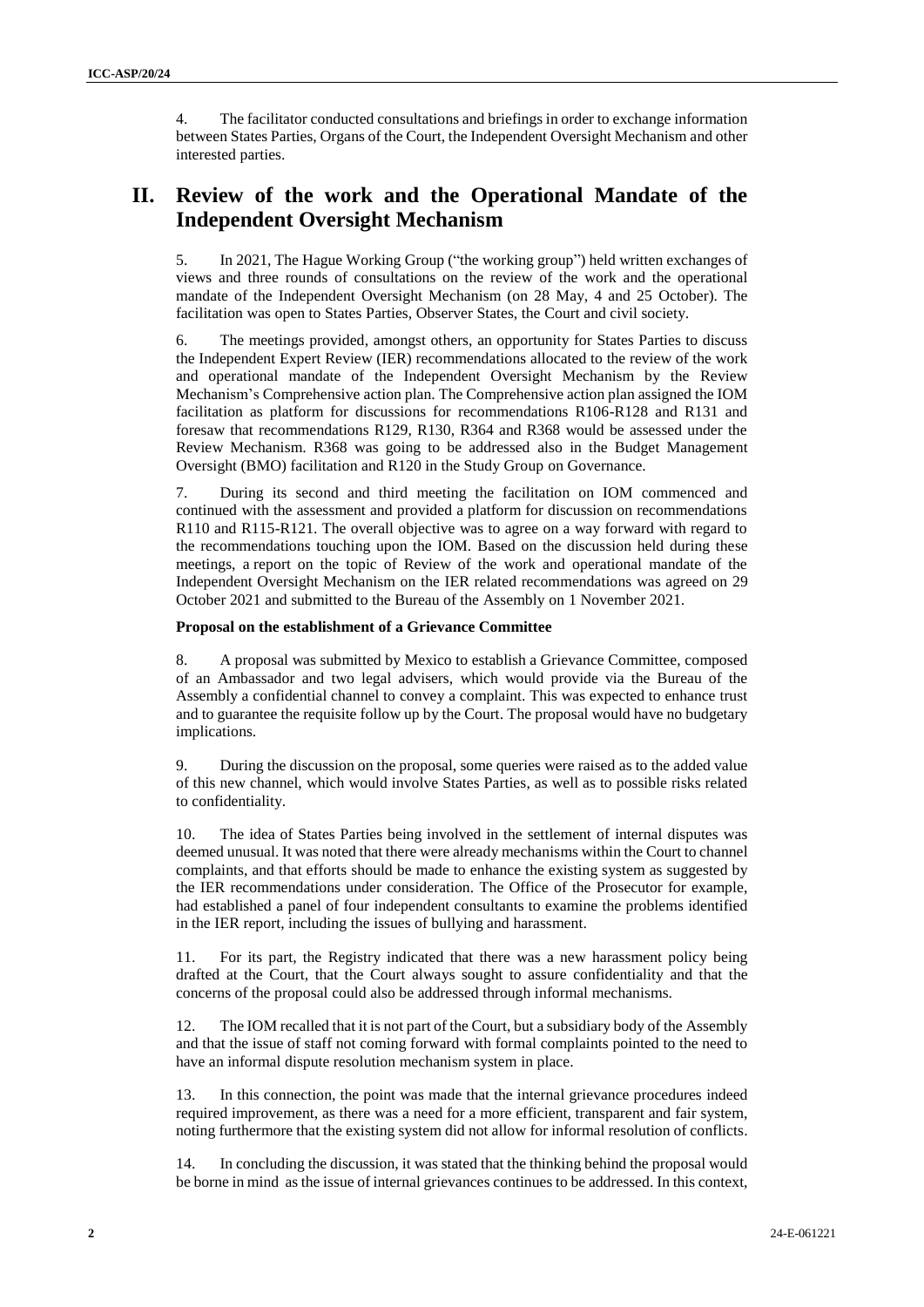it was further noted that it would be useful for States Parties to consider in more detail the annual report of the Independent Oversight Mechanism, which would be submitted to the Assembly in advance of its twentieth session.<sup>6</sup>

#### **Development of the regulatory framework of the Court to harmonize with the IOM's new operational mandate adopted at the nineteenth session of the Assembly**

15. The IOM stated that two draft administrative instructions had been prepared to substitute a 2008 administrative instruction: a) one on internal administrative investigations at the Court; and b) one for disciplinary proceedings for staff members.

16. The draft administrative instruction on investigation had no precedent at the Court. and it reflected the corresponding rights and obligations of staff members in these investigations as set out in the IOM operational mandate adopted at the nineteenth session of the Assembly.

17. The draft disciplinary administrative instructions provided a more solid framework on how post-investigative actions are to be handled by the Court. It would only apply to staff, but not elected officials as this latter process is governed strictly by the Rules of Procedure and Evidence in terms of where the respective reports are sent and their follow-up.

18. The IOM indicated that although under rule 26 of the Rules of Procedure and Evidence, it can investigate elected officials, the draft administrative instructions would not cover these investigations, which will continue to be covered by the IOM in an *ad hoc* manner for the time being. In answer to a question, the IOM clarified that its intention was for elected officials to be treated equally as staff. In order to formalize that process, the IOM would discuss with the elected officials whether they would agree to follow the same process. Thus the powers of the IOM remain the same when it investigates elected officials and staff, consultants and contractors; it follows more or less the same process, but that process will not be formalized in the same way for elected officials as for the others. Should the elected officials not agree, the IOM may return to the Assembly on this point.

19. In terms of the timelines, the two administrative instructions were in the final stages, having been approved by the heads of the organs. The formal comments from the Staff Union Council (SUC), which is the final part of this process, were pending, although it had been consulted on earlier drafts. It was expected that the administrative instructions could be disseminated to States Parties by the end of November 2021.

20. Furthermore, the Court shared its expectation to promulgate, after receiving approval from the Heads of Organs and receiving the comments from the SUC, two additional administrative instructions by the end of 2021 on:

- a) discrimination, harassment, including sexual harassment, and abuse of authority; and
- b) sexual exploitation and abuse.

21. As regards its mandate to investigate elected officials and the applicable framework being different from the one for staff, the IOM stated that it does have the mandate to investigate elected officials, staff members, consultants and contractors. However, the specifics of the administrative instructions, such as timelines, the type of objections that can be made, who can be present in the interviews, how to conduct the interviews would not be applicable in the same manner. This was a legal matter since it was not clear that an administrative instruction could create obligations for elected officials. The IOM clarified that its intention was for elected officials to be treated equally as staff. In order to formalize that process, the IOM would discuss with the elected officials whether they would agree to follow the same process. Thus the powers of the IOM remain the same when it investigates elected officials and staff, consultants and contractors; it follows more or less the same process, but that process will not be formalized in the same way for elected officials as for the others.

<sup>6</sup> ICC-ASP/20/16.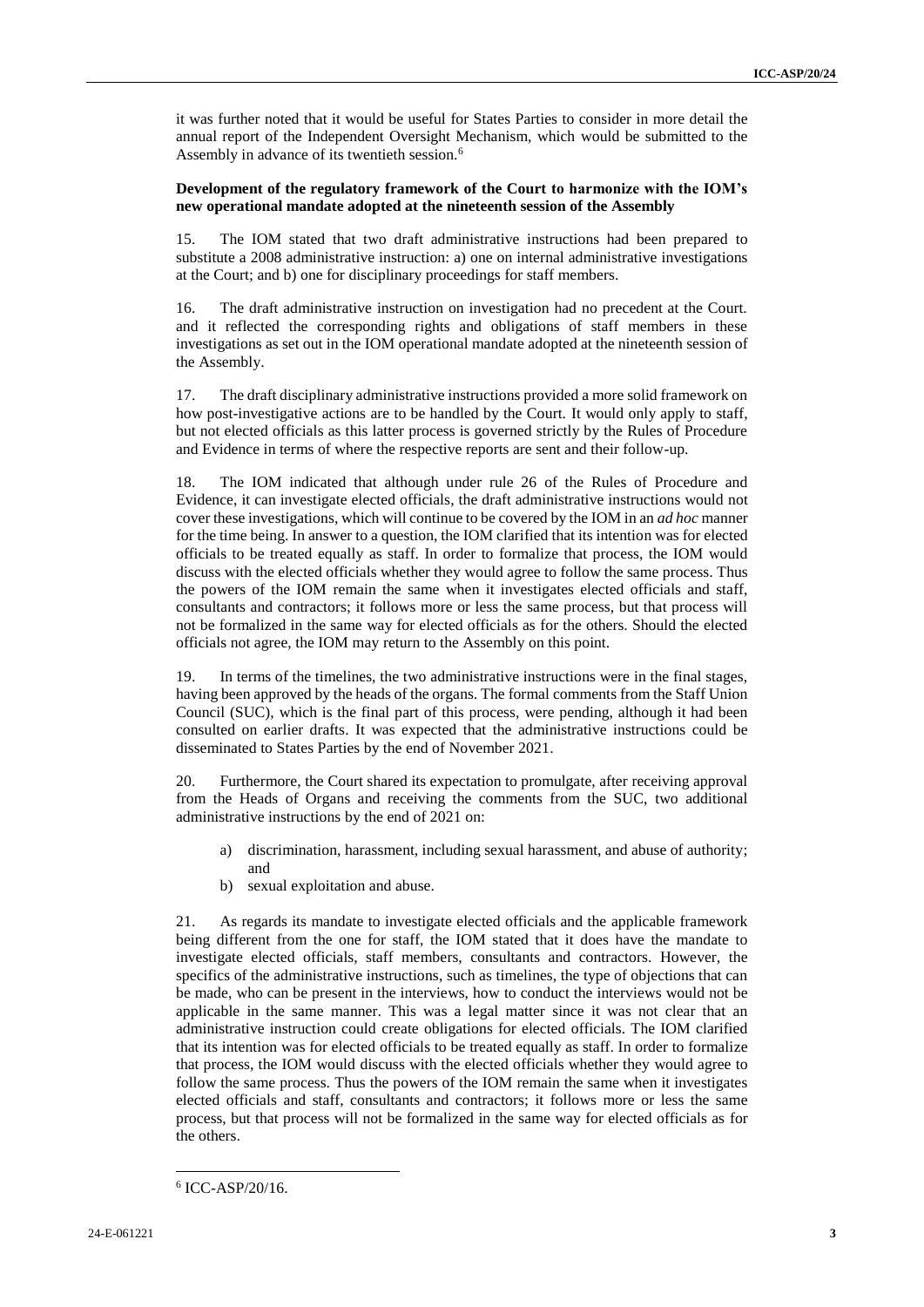# **III. Recommendations**

22. The recommendations, annexed to this report are submitted via the Bureau for the consideration of the Assembly.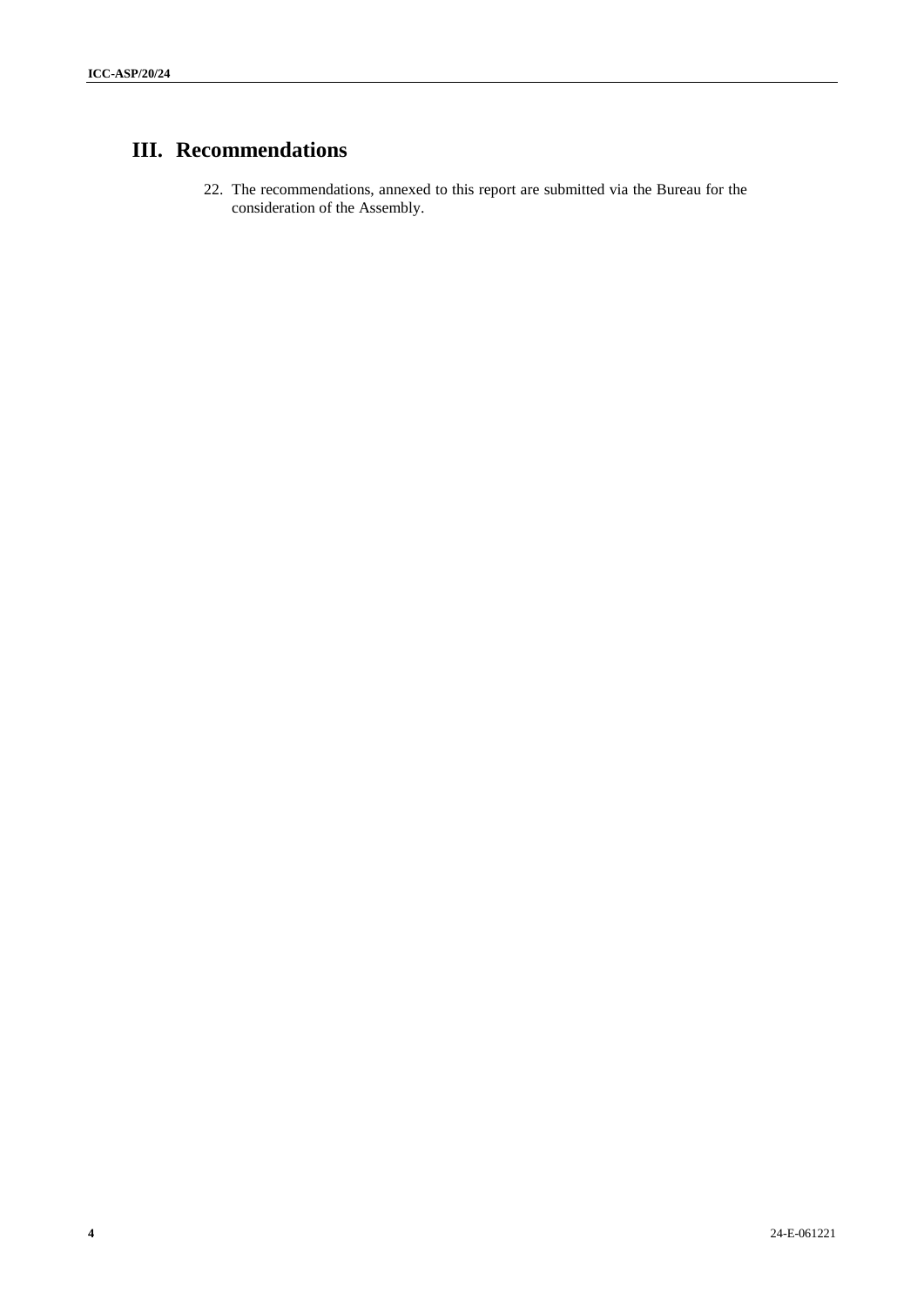## **Annex**

## **Language to be included in the omnibus resolution**

### **Independent Oversight Mechanism**

1. *Recalls* its decision in resolution ICC-ASP/19/Res.6 adopting the revised Operational Mandate of the Independent Oversight Mechanism and requesting the Bureau to remain seized of review of the work and operational mandate of the Independent Oversight Mechanism, with a view to considering recommendations of the Independent Expert Review in this regard, subject to relevant decisions of the Assembly on the implementation of the Report of the Independent Expert Review,<sup>1</sup> and to report thereon to the Assembly at its twentieth session;

2. *Welcomes* the discussions held during 2021 on the review of the work and operational mandate of the Independent Oversight Mechanism, which is a subsidiary body of the Assembly of States Parties;

3. *Takes note* of the Final Report of the Independent Expert Review of the International Criminal Court and the Rome Statute System, $<sup>2</sup>$  in particular its recommendations related to</sup> the work and operational mandate of the Independent Oversight Mechanism, which deserves thorough discussions among States Parties and consideration and may call for further revisions of the mandate;

4. *Recalls that* the revised Operational Mandate of the Independent Oversight Mechanism applies provisionally until, and without prejudice to, any decision of the Assembly to amend or replace the mandate after its consideration of the report and the recommendations of the Independent Expert Review;

5. *Welcomes* the complementary initiatives undertaken by the Bureau, the Assembly oversight bodies and the Court to try to ensure that the different organs of the Court have streamlined and updated where required, and, to the extent possible, consistent ethics charters and codes of conduct;

6. *Reiterates* the critical importance of the Independent Oversight Mechanism in carrying out its work in an independent, transparent and impartial manner free from any undue influence;

7. *Welcomes* the annual report of the Head of the Independent Oversight Mechanism;<sup>3</sup>

8. *Reaffirms* the importance of the Independent Oversight Mechanism reporting to States Parties on the results of its activities;

9. *Emphasizes* the importance of adherence to the highest professional and ethics standards by all Court staff and elected officials, *notes* the efforts being made to further strengthen the professional and ethical framework for elected officials, *acknowledges* the essential role played and work done by the Independent Oversight Mechanism, *welcomes* the steps that continue to be taken by the Court to investigate the potential impact on the Court's work in light of allegations of misconduct surrounding former officials, *welcomes* that following the Office of the Prosecutor's recommendations and ensuing consultations, the revised operational mandate of the Independent Oversight Mechanism enables it to investigate the alleged conduct of former elected officials and staff both while they were in office and when they separated from service as prescribed in its para. 10, *takes note* of the status report provided by the Office of the Prosecutor, and *invites* the Court to provide at the earliest opportunity in advance of the twenty-first session of the Assembly any relevant update and recommendation on any necessary follow-up action for the Court and/or the Assembly;

<sup>&</sup>lt;sup>1</sup> ICC-ASP/19/16.

<sup>2</sup> ICC-ASP/19/24.

<sup>3</sup> ICC-ASP/20/16.